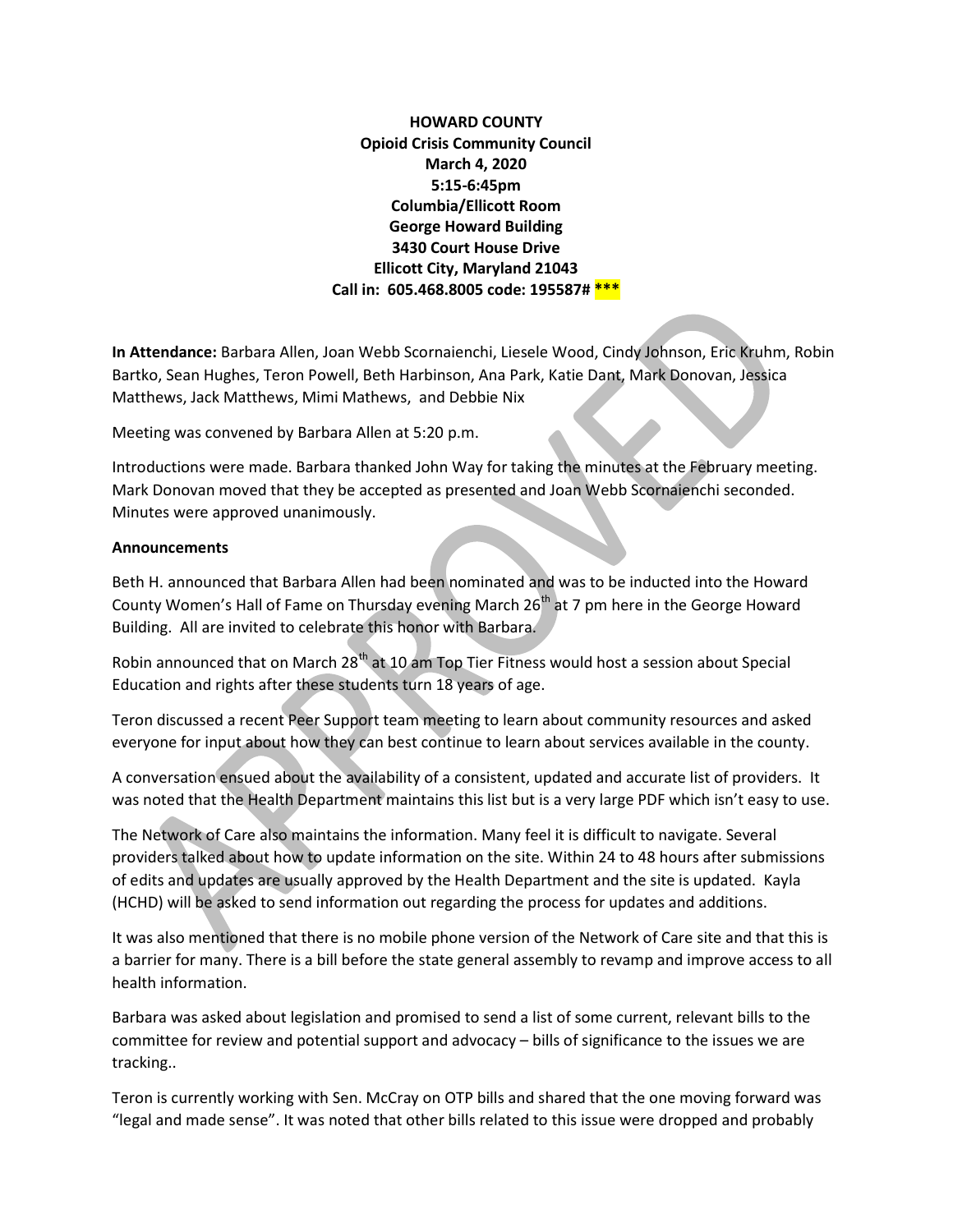presented in the first place to appease constituents. The bill requires only a safety and community relations plan.

Barbara announced that a Recovery House Workgroup is being formed in the state to deal with issues like house managers dictating dosage for MAT along with arbitrarily limiting the number of MAT beds in a house receiving state and/or federal funds. Numerous issues will be addressed.

As the Executive Order creating and defining the OCCC is expiring March  $30<sup>th</sup>$ , Barbara – with the support of Sean H. and Cindy - is working with Carl DeLorenzo to see this administrative piece taken care of.

## Committee Reports

Beth Harbinson reported out for the Treatment Committee. The committee conversation around how to spend the \$9,700 allocation included 3 suggestions but also concurred that the OCCC should look at all proposals before allocating funds to a particular initiative. The committee fully supports spending money on the projects that will have the most impact.

The three potential projects include:

- 1. Funding more EBP classes (evidence based programs).
- 2. Funding assessments and treatment for students referred for assistance; and
- 3. Streamlining access to reliable, comprehensive information about treatment and prevention IN-**STATE**

A conversation followed about the current state of EBP trainings. Joan and Cindy are doing Guiding Good Choices (GGC}. Ana and Chong of My Life Foundation are as well. These four are the only ones of over 20 people trained by HCHD who are holding and facilitating classes even though the Health Department required those being trained to do so. Roe mentioned the Health Department should at least get the materials back since they cost around \$1,000.

In addition, it was noted that the publisher of materials for these GGC is not making the facilitator guide available in Spanish and that there was a need for training in the Spanish-speaking community. It was mentioned that since the materials for participants were available that a translator could facilitate. It was also mentioned that other non-English speaking populations should be served as well.

Jack M. then discussed a program called Teen Intervene currently being held at Homewood and Patapsco Valley MS. Their respective health department wellness centers have referred students and Jack felt it was a good program but that parents also need to be sent. There are three sessions that center around behavior modification and the third meeting is designed to be held with parents. It was also noted that there are students from 46 countries speaking 8 different languages at Patapsco Valley making things even more challenging from a communications perspective.

Handle With Care is another program currently being used and operates between the police department and schools. When an underage child is involved in an incident or is witness to an incident, their name is given discreetly to the schools and administration and staff are notified that the student should be "handled with care" for a period of time. https://handlewithcaremd.org/

Teron reported for the Adjudication and Enforcement Committee.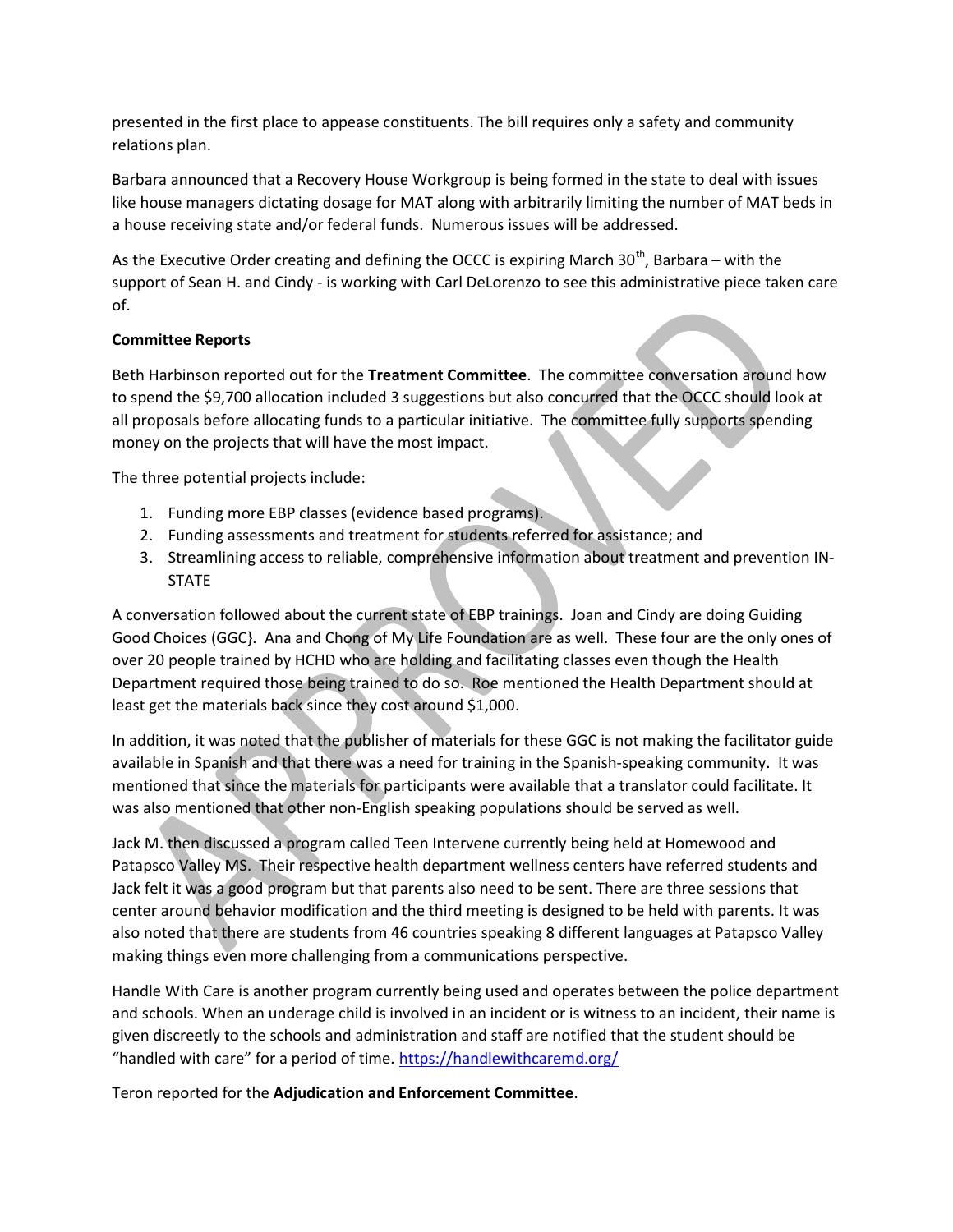The First Responder event now has a partner – ROSC! A budget is being prepared in coordination with ROSC and Flora is exploring business sponsorship of the event.

When Carroll County started this event, 500 people attended first year, and they have downsized it. One of the intentions is to connect people who have been revived with their first responder. This is a collaborative event and other OCCC committees will be involved.

Other events coming up were announced including the Softball Tournament and Recovery Walks.

Liesele reported for the Prevention Committee saying they have a desire to expand trainings for Mental Health First Aid and Guiding Good Choices and that additional language materials and trainers are needed. John Way is conducting several Mental Health First Aid trainings for veterans.

Barbara mentioned that the Teen Trailer will come to Howard County and that she is exploring their schedule availability. The trailer is staffed by retired DEA agents. Joan mentioned that HCDF has props that support this learning opportunity and the Teen Trailer experience is great for kids and parents. She suggested that the trailer come to a Drug Takeback Day event since this was sponsored by the DEA.

Beth H. suggested that we look for a way to get the trailer to the Recovery Walk or Overdose Awareness Day so that there is a draw to these events for the general public.

Liesele asked for anyone who was interested in joining her committee to reach out to her. Barbara will send us an updated list of committee members.

Sean reported for the Communications Committee. They are recommending two possible programs for funding – a Speakers Bureau and 2 Community Forums where we would be available to speak to the community about our work and county resources. In addition, the committee is continuing to focus on information needing dissemination. They were all out of the pocket guides (211 brochures). Liesele reported that 10,000 more were on the way and that she is ordering more as well.

Mimi asked how we gauged the impact of this material and its distribution.

Robin reported that high school guidance counselors were using these.

Debbie suggested again that we investigate getting a sticker on the cover of the Business Monthly and Columbia Flier publications and run a series of 211 ads. Barbara is soliciting for businesses who might support this cost and Joan suggested that these should be free if they were requested by the State as public service announcements. Liesele mentioned that MPT has a budget to work on this type of advertising. Jessica mentioned the Clarksville community service flier and other free publications as possible options to spread the word.

Barbara mentioned that peer recover specialists were having the biggest job growth in the country in terms of occupations.

Cindy mentioned that the drug court graduation was on the same date (May 6) and at the same time as our next meeting and invited us all to attend.

Upcoming meeting dates are:

| 2020    | 2021       |
|---------|------------|
| April 1 | January 6  |
| May 6   | February 3 |